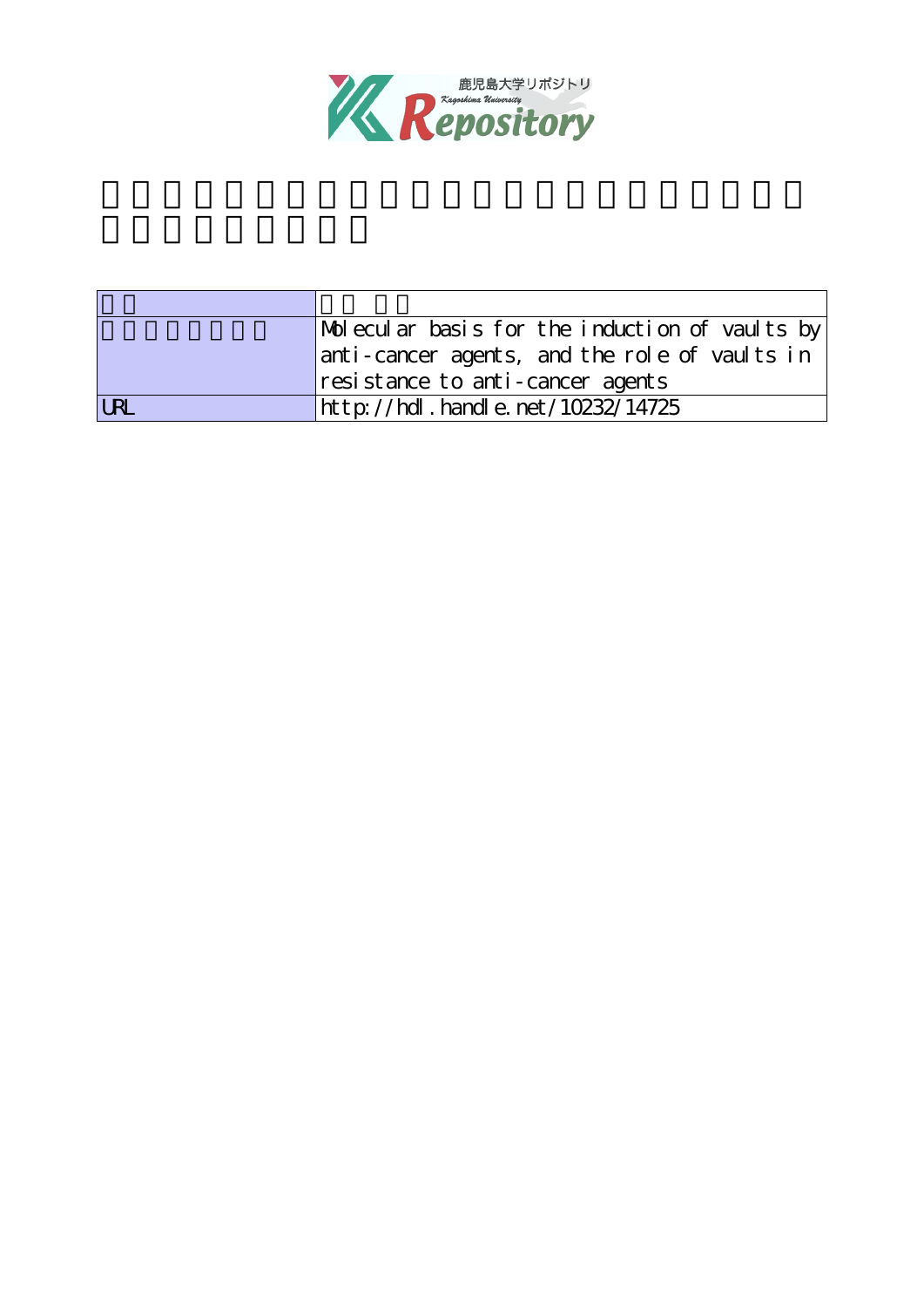科学研究費助成事業(科学研究費補助金)研究成果報告書

平成24年5月26日現在

| 機関番号: 17701                                                                     |
|---------------------------------------------------------------------------------|
| 研究種目:基盤研究(C)                                                                    |
| 研究期間: 2009 ~ 2011                                                               |
| 課題番号: 21590168                                                                  |
| 研究課題名(和文): 抗癌剤で誘導されるヴォールトの発現亢進機序と抗癌剤耐性機構の解明                                     |
| 研究課題名 (英文) : Molecular basis for the induction of vaults by anti-cancer agents. |
| and the role of vaults in resistance to anti-cancer agents.                     |
| 研究代表者:山田 勝士 (Yamada Katsushi)                                                   |
| 鹿児島大学・医歯学総合研究科・客員研究員                                                            |
| 研究者番号: 00037491                                                                 |

研究成果の概要(和文):Vault は RNA タンパク質複合体で、その発現量と多剤耐性癌細胞に おける治療抵抗性との相関が指摘されているが、vault 自体の機能については未だ不明な点が 多い。これまでに、vault の構成成分である major vault protein (MVP) は、DNA 傷害性抗癌 剤により発現が亢進することが報告されている。本研究は、抗癌剤処理下での MVP の発現亢 進機序およびその機能について検討を行うことを目的とした。ヒト大腸癌細胞株 SW-620 にお ける MVPmRNA と MVP タンパク質の発現はアドリアマイシン (ADM) により誘導された。 また、ADM により、MVPプロモーター活性が約2倍上昇した。さらに、ADM によって誘導 される MVP の発現は Sp1 を knockdown することにより抑制された。MVP が抗癌剤耐性に関 与することが考えられたので、knockdown 株を作製し、抗癌剤感受性試験を行ったところ、 MVP 発現株は MVP knockdown 株に比べ、ADM に耐性を示した。さらに、ADM 処理下に おける Caspase 8 および Caspase 3 の活性化ついて解析したところ、MVP 発現株では、MVP knockdown 株に比べ、ADM で誘導される Caspase 8 および Caspase 3 の活性化が抑制され ていた。癌細胞は MVP の発現を亢進することにより、抗癌剤によって誘導されるアポトーシ スを回避し、vault が癌の抗癌剤耐性化に重要な役割を担っている可能性が示唆された。 研究成果の概要(英文): The major vault protein (MVP) is the main constituent of the vault ribonucleoprotein particle. Although the role in multidrug resistance has been suggested, the physiological function of vaults remains unclear. It has been reported that MVP levels were elevated after treatment with the DNA-damaging agents such as adriamycin (ADR). The aim of this study was to investigate molecular basis for the induction of MVP by ADM, and to investigate the potential role of MVP in drug resistance. Expression levels of both MVP protein and *MVP* mRNA were increased by ADM. ADM could also enhance *MVP* promoter activity. Introduction of siRNA against Sp-1 in SW620 cells attenuated the expression of MVP induced by ADM. Down-regulation of MVP expression by *MVP* RNAi in SW620 cells increased the sensitivity of the cells to ADM. Furthermore, ADM enhanced the activation of caspase 3 and caspase 8 in the MVP knock-down cells, but not in control cells. Our data demonstrate that exposure of cancer cells to DNA-damaging agents induces MVP that might have an important role in the resistance to chemotherapeutic agents.

| 交付決定額 |
|-------|
|       |

|        |             |          | (金額単位:円)    |
|--------|-------------|----------|-------------|
|        | 直接経費        | 間接経費     | 計<br>台      |
| 2009年度 | 1,600,000   | 480,000  | 2,080,000   |
| 2010年度 | 1,000,000   | 300,000  | 1,300,000   |
| 2011年度 | 700,000     | 210,000  | 910,000     |
| 年度     |             |          |             |
| 計<br>総 | 3, 300, 000 | 990, 000 | 4, 290, 000 |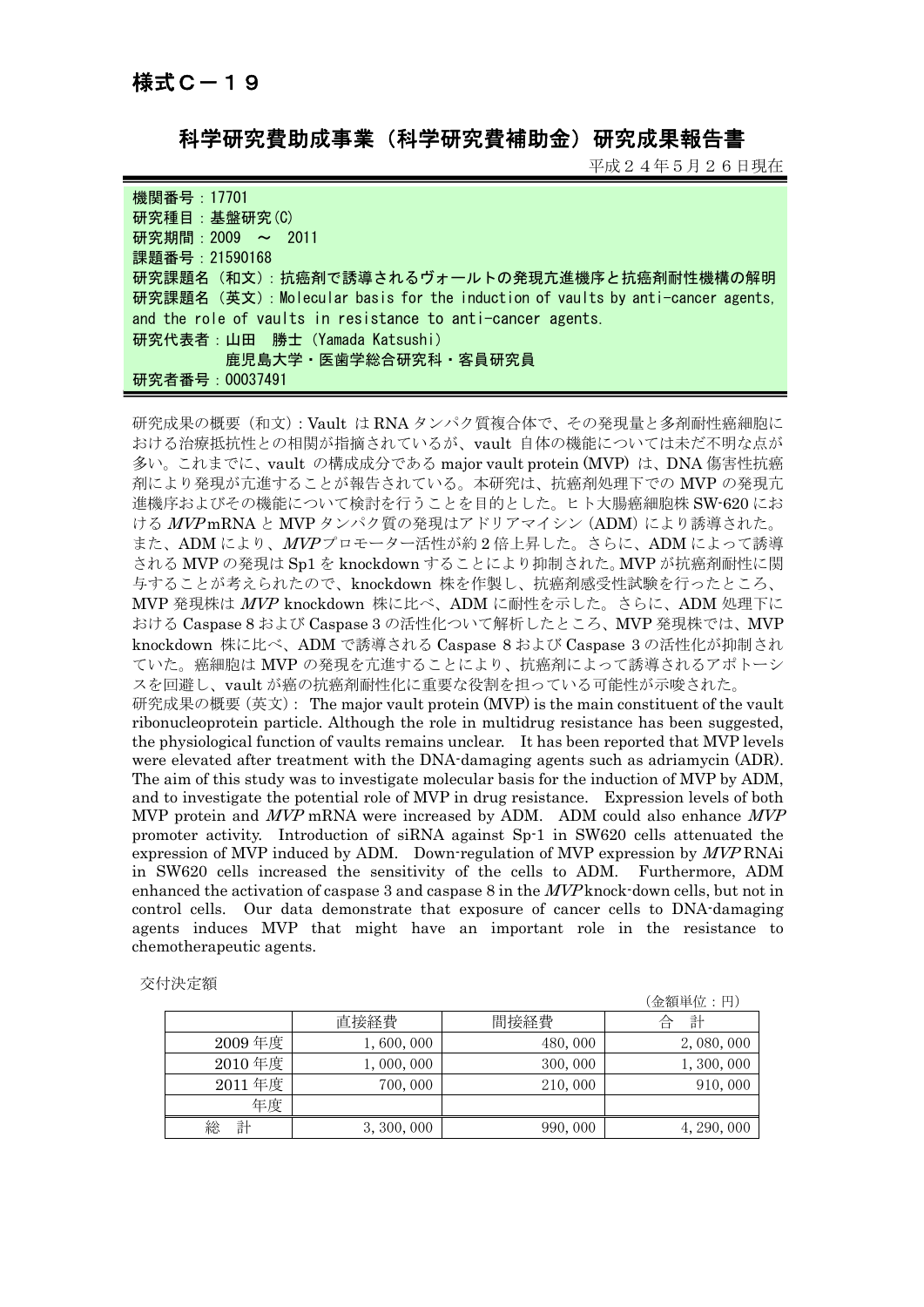研究分野:医歯薬学 科研費の分科・細目:薬学・医療系薬学 キーワード:Vaults, 抗がん剤耐性, apoptosis, caspase, adriamycin, major vault protein,  $Sp-1$ 

1.研究開始当初の背景

Vault は RNA タンパク質複合体で、その 発現量と多剤耐性癌細胞における治療抵抗 性との相関が指摘されている。この複合体は、 major vault protein (MVP) telomerase-associated protein 1 (TEP1) および vault poly (ADP-ribose) polymerase (VPARP) の 3 種類のタンパク質と 1 種類の RNA 分子から構成されているが、vault 自体 の機能については未だ不明な点が多い。これ までに、MVP は、アドリアマイシン (ADM) やエトポシドなどの DNA 傷害性薬剤により 発現が亢進することが報告されている。

## 2.研究の目的

 本研究は、MVP の発現および機能と抗癌 剤ストレスとの間に何らかの関係があるの ではないかと考え、抗癌剤処理下での MVP の発現亢進機序およびその機能について検 討を行うことを目的とした。

## 3.研究の方法

ヒト大腸癌細胞株 SW-620 を ADM で処 理し、イムノブロット法および RT-PCR 法、 real time PCR 法を用いて MVP 発現量を調 べた。MVP プロモーター活性の変化はルシ フェラーゼアッセイにより解析した。MVP 発現を制御する転写因子の同定は標的転写 因子特異的な siRNA を用いてその転写因子 の発現を抑制した後、ADM で処理し、イム ノブロット法により MVP 発現量の変化を調 べた。さらに、ADM 存在下での MVP の機 能について検討するため、SW-620 細胞の MVP knockdown 株およびコントロール株を 使用した。これらの細胞を ADM で処理し、 MTT アッセイにより生存率を比較した。ま

た、イムノブロット法を用いて、ADM 処理 細胞におけるアポトーシスシグナルについ て調べた。

4.研究成果

 ヒト大腸癌細胞株SW-620におけるMVP mRNAとMVPタンパク質の発現はADMによ り誘導された(図1A, B、2A, B)。また、ADM により、約2倍のMVPプロモーター活性の上 昇が認められた(図3)。さらに、ADMによ って誘導される MVP の発現は Sp1 を knockdownすることにより抑制されたが、 Stat1を抑制しても影響はなかった (図4)。

MVPが抗癌剤耐性に関与する可能性が期 待されたので、MVP をknockdownした細胞 株を作製し、抗癌剤感受性試験(MTTアッセ イ)を行った。MVP発現株は、MVP非発現 株比べ、ADM存在下での生存率が高かった (テーブル1)。さらに、イムノブロット法に よりADM処理下におけるCaspase 8および Caspase 3の活性化について解析したところ、 MVP発現株では、MVP非発現株よりCaspase 8およびCaspase 3の活性化が抑制されてい た(図6)。

 $MVP$ のプロモーター領域には、Y box、 MyoD、GATA、E box、Sp1、p53 および Stat の 7 個の転写因子結合モチーフが確認 されており、今回の研究で、ADM によって 誘導される MVP は、Sp1 によりその発現が 制御され、Caspase の活性化経路を抑制す ることでアポトーシスに対して癌細胞に抵 抗性を賦与すると考えられる。

 細胞はMVPの発現を亢進することによ り、抗癌剤によって誘導されるアポトーシス を回避している可能性がありvaultは、癌の抗 癌剤耐性化に重要な役割を担っていることが 示唆された。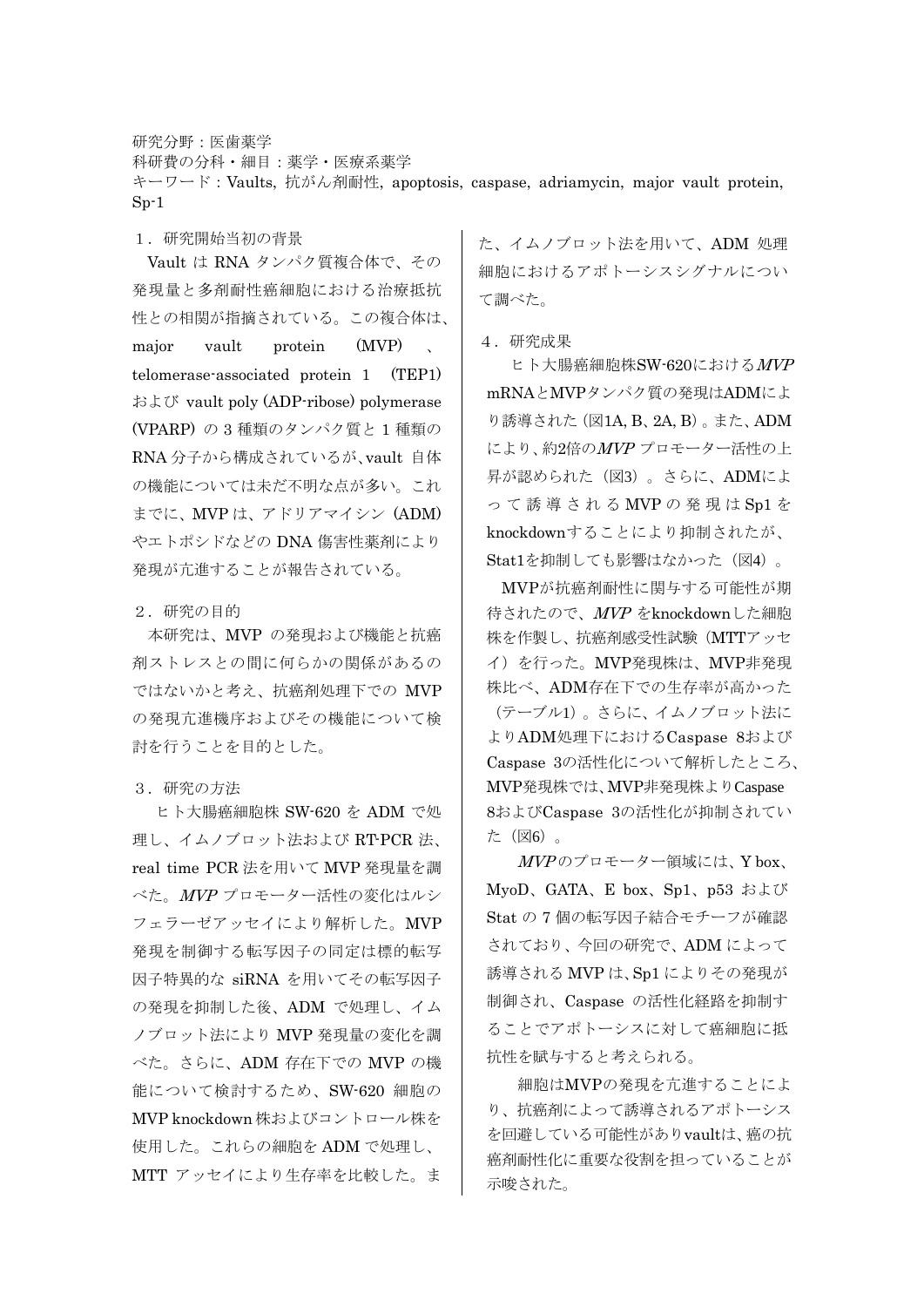





図5 (MVP knockdown細胞およびコントコール細胞 におけるMVP発現)



**MVP knock-Control cells** down cells 図6 (ADMによって誘導されるアポトーシスへのMVP

の影響)

5.主な発表論文等

(研究代表者、研究分担者及び連携研究者に は下線)

〔雑誌論文〕(計 18 件)

(1) Tabata, S., Ikeda, R., Yamamoto, M., Furukawa, T., Kuramoto, T., Takeda, Y., Yamada, K., Haraguchi, M., Nishioka, Y., Sone, S., Akiyama, S., Thymidine phosphorylase activity is involved in augmented reactive oxygen species and interleukin-8 production in human cancer cells, Oncology Reports, 2012, in press.(査 読有)

(2) Miyawaki, A., Hijioka, H., Ikeda, R., Ishida, T., Nozoe, E., Nakamura, N., Analysis of the outcome of concurrent neoadjuvant chemoradiotherapy with S-1 compared to super-selective intra-arterial infusion for oral squamous cell carcinoma, Oncology letters, 2012, in press. (査読有)

(3) Shigemi, A., Matsumoto, K., Ikawa, K., Yaji, K., Shimodozono, Y., Morikawa, N., Takeda, Y., Yamada, K., Safety analysis of liposomal amphotericin B in adult patients: anaemia, thrombocytopenia, nephrotoxicity, hepatotoxicity and hypokalaemia, International Journal of Antimicrobial Agents, 38, 417-420, 2011. (査読有)

(4) Shibayama, Y., Iwashita, Y., Yoshikawa, Y., Kondo, T., Ikeda, R., Takeda, Y., Osada, T., Sugawara, M., Yamada, K., Iseki, K., Effect of 5-fluorouracil treatment on SN-38 absorption from intestine in rats,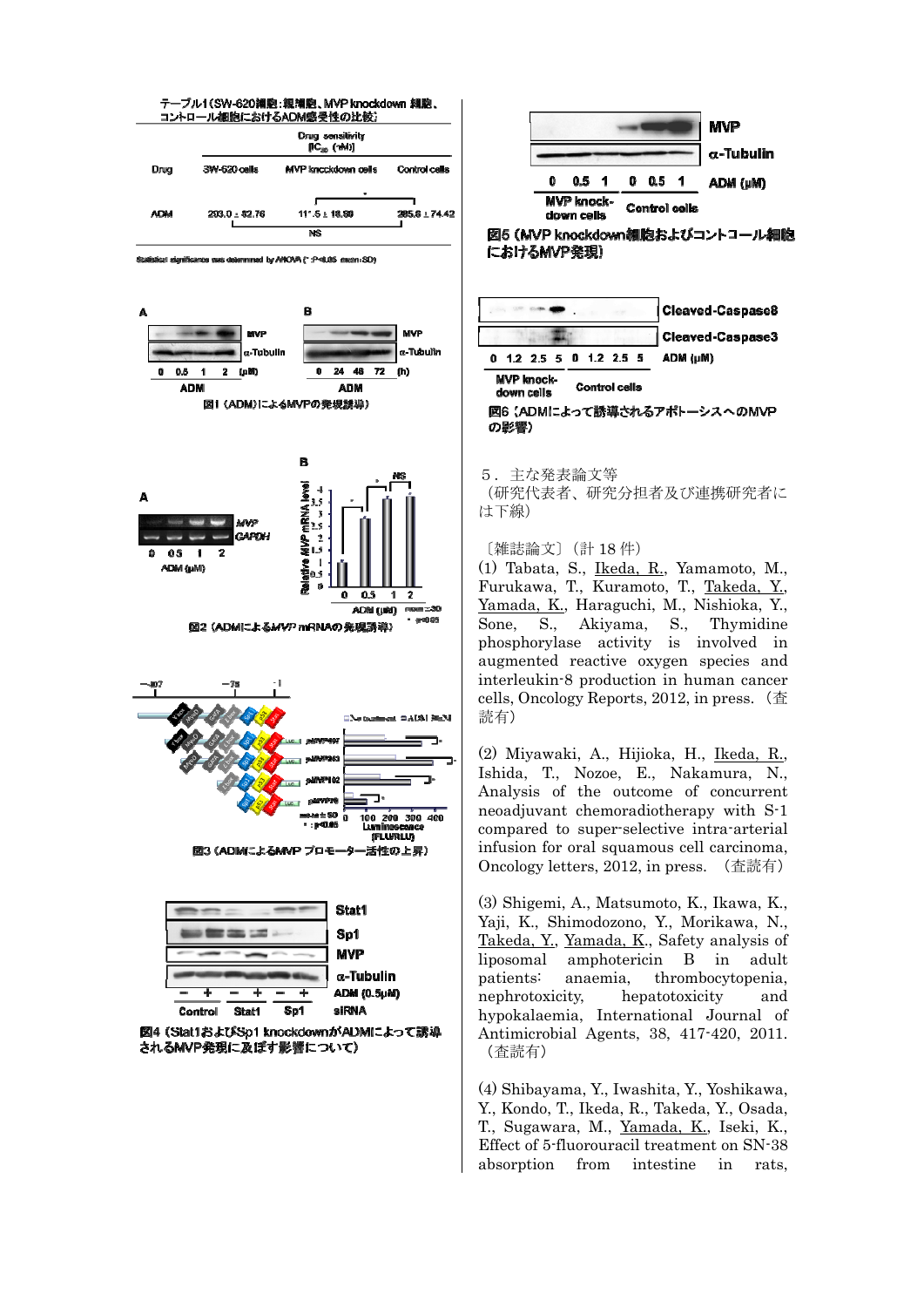Biological and Pharmaceutical Bulletin, 34, 1418-1425, 2011. (査読有)

(5) Shibayama, Y., Nakano, K., Maeda, H., Taguchi, M., Ikeda, R., Sugawara, M., Iseki, K., Takeda, Y., Yamada, K., Multidrug resistance protein 2 implicates anticancer drug-resistance to sorafenib, Biological and Pharmaceutical Bulletin, 34, 433-435, 2011. (査読有)

(6) Ikeda, R., Vermeulen, L. C., Lau, E., Jiang, Z., Sachidanandam, K., Yamada, K., Kolesar, J. M., Isolation and Characterization of Gemcitabine-resistant in Human Non-small Cell Lung Cancer A549 cells, International Journal of Oncology, 38, 513-519, 2011. (査読有)

(7) Ikeda, R., Vermeulen, L. C., Lau, E., Jiang, Z., Kavanaugh, S. M., Yamada, K., Kolesar, J. M., Isolation and Characterization of Erlotinib-resistant in Human Non-small Cell Lung Cancer A549 cells, Oncology Letters, 2, 91-94, 2011. (査 読有)

(8) Takumi, S., Komatsu, M., Furukawa, T., Ikeda, R., Sumizawa, T., Akenaga, H., Maeda, Y., Aoyama, K., Arizono, K., Ando, S., Takeuchi T., p53 Plays an Important Role in Cell Fate Determination after Exposure to Microcystin-LR, Environmental Health Perspectives, 118, 1292-1298, 2010. (査読有)

(9) Miyawaki, A., Ikeda, R., Hijioka, H., Ishida, T., Ushiyama, M., Nozoe, E., Nakamura, N., SUVmax of FDG-PET correlates with the effects of neoadjuvant chemoradiotherapy for oral squamous cell carcinoma, Oncology Reports, 23, 1205-1212, 2010. (査読有)

(10) Ushiyama, M., Ikeda, R., Yoshida, M., Mori, K., Kangawa, K., Sugawara, H., Inoue, K., Yamada, K., and Miyata, A., Alternative Splicing of the Pituitary Adenylate Cyclase-activating Polypetide (PACAP) Receptor Contributes to Function of PACAP-27, Journal of Molecular Neuroscience, 42, 341-348, 2010. (査読有)

(11) Ikeda, R., Vermeulen, L. C., Jiang, Z., Lau, E. and Kolesar, J. M., Gemcitabine and Paclitaxel Repress the Production of Vascular Endothelial Growth Factor Induced by Deferoxamine in Human Non-small Cell Lung Cancer A549 cells, Experimental and Therapeutic Medicine, 1, 853-857, 2010. (査読有)

(12) Ikeda, R., Vermeulen, L. C., Lau, E., Jiang, Z., Pomplun, M. and Kolesar, J. M., Establishment and Characterization of Irinotecan-resistant Human Non-small Cell Lung Cancer A549 cells, Molecular Medicine Reports, 6, 1031-1034, 2010. (査 読有)

(13) Matsushita, S., Ikeda, R., Nishizawa, Y., Che, X. F., Furukawa, T., Miyadera, K., Tabata, S., Ushiyama, M., Tajitsu, Y., Yamamoto, M., Takeda, Y., Minami, K., Mataki, H., Kanzaki, T., Yamada, K., Kanekura, T., Akiyama, S., The role of thymidine phosphorylase in the induction of early growth response protein-1 and thrombospondin-1 by 5-fluorouracil in human cancer carcinoma cells, International Journal of Oncology, 36, 1193-1200, 2010. (査読有)

(14) Iwashita, K., Ikeda, R., Takeda, Y., Sumizawa, T., Furukawa, T., Yamaguchi, T., Akiyama, S., Yamada K., Major vault protein forms complexes with hypoxia-inducible factor  $(HIF)$ -1 $\alpha$  and reduces  $HIF-1\alpha$  level in ACHN human renal adenocarcinoma cells, Cancer Science, 101, 920-926, 2010. (査読有)

(15) Shigemi, A., Matsumoto, K., Yaji, K., Shimodozono, Y., Takeda, Y., Miyanohara, H., Kawamura, H., Orita, M., Tokuda, K., Nishi, J., Yamada, K., Correlation between meropenem and doripenem use density and the incidence of carbapenem-resistant Pseudomonas aeruginosa, International Journal of Antimicrobial Agents, 34, 589-591, 2009. (査読有)

(16) Ushiyama, M., Ikeda, R., Yamaguchi, H., Miyawaki, A., Nitta, T., Yamaguchi, T., Matsumoto, K., Shimodouzono, Y., Furukawa, T., Akiyama, S., Nakamura N., Yamada, K<sub>1</sub>, Adverse effects of superselective intra-arterial infusion chemotherapy in patients with oral cancer, Journal of Applied Therapeutic Research, 7, 58-64, 2009. (査読有)

(17) Ushiyama, M., Ikeda, R., Nitta, T., Tazitsu, Y., Miyawaki, A., Nishizawa, Y., Yamaguchi, T., Yamaguchi, H., Akatsuka,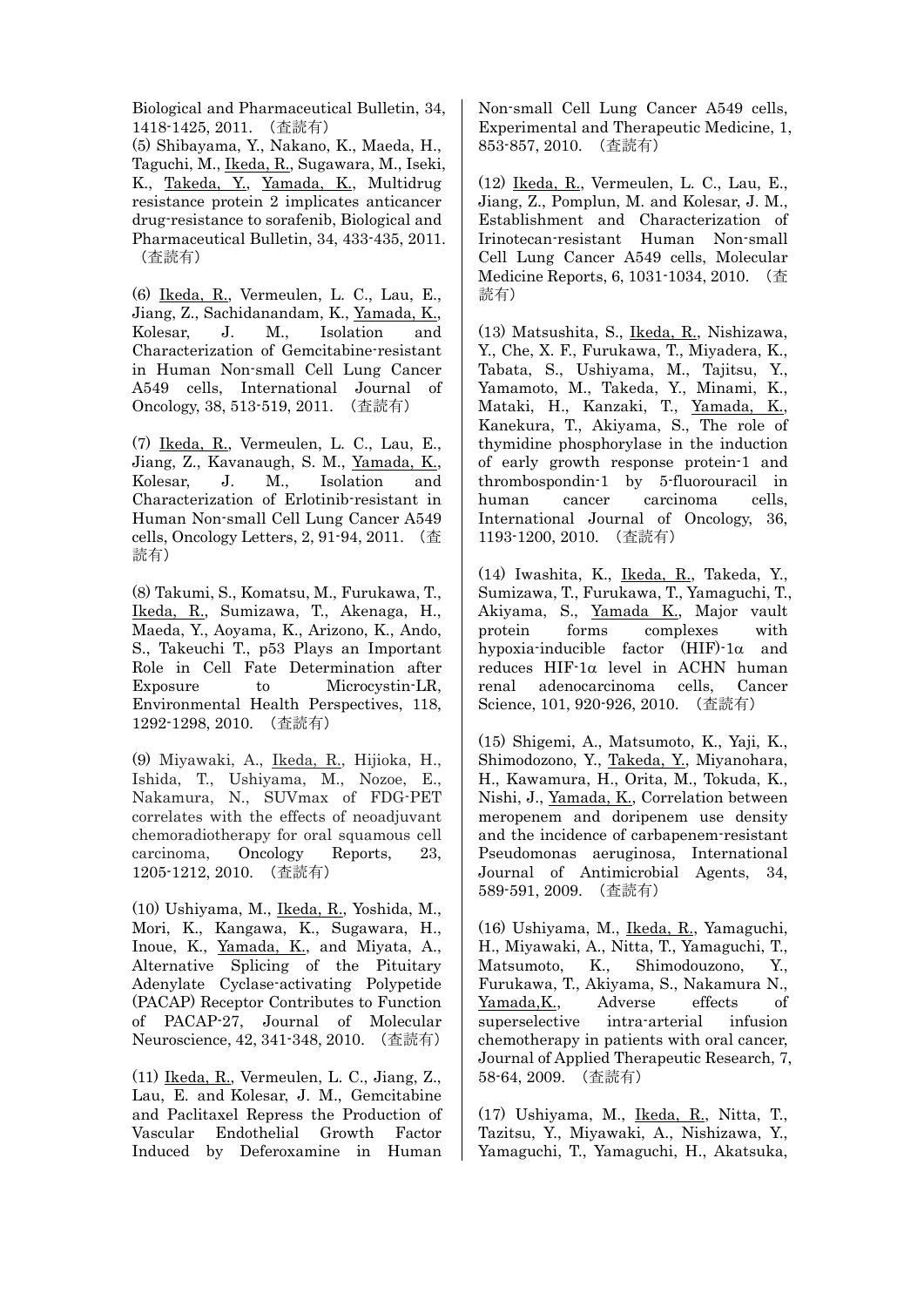C., Shimodouzono, Y., Ushinohama, K., Sugawara, H., Sugihara, K., Nakamura, N., Takeda, Y., Yamada, K., Stability of hospital preparations of Azunol Water Gargles for pain relief in oral cancer patients with oral mucositis, Cancer Therapy, 7, 277-281, 2009. (査読有)

(18) Ayukawa, O., Nakamura, K., Kariyazono, H., Ikeda, R., Arima, J., Shinkawa, T., Iwase, H., Sakata, R., Yamada, K., Enhanced platelet responsiveness due to chilling and its relation to CD40 ligand level and platelet-leukocyte aggregate formation, Blood Coagulation and Fibrinolysis, 20, 176-184, 2009. (査読有)

〔学会発表〕(計 16 件)

(1) Ikeda, R., Tajitsu, Y., Nishizawa, Y., Tabata, S., Ushiyama, M., Furukawa, T., Akiyama, S., Yamada, K., Takeda., Y., Hyperosmotic stress up-regulates the expression of major vault protein in SW620 human colon cancer cells, 5th Young Investigators Symposium on Clinical Pharmacetical Sciences, 2011年11月27日, 名古屋大学医学部付属病院(名古屋市)

(2) 西澤由紀彦、池田龍二、田畑祥、田實裕 介、俣木博徳、古川龍彦、牛山美奈、山口辰 哉、山本雅達、松下茂人、秋山伸一、山田勝 士、武田泰生、チミジンホスホリラーゼ発現 腫瘍での 5-fluorouracil (5-FU) による thrombospondin-1(TSP-1)発現誘導、第 64 回日本薬理学会西南部会、2011 年 11 月 20 日、KKR ホテル博多(福岡市)

(3) 田實裕介、池田龍二、田畑祥、西澤由紀 彦、山口辰哉、牛山美奈、山本雅達、古川龍 彦、秋山伸一、山田勝士、武田泰生、高浸透 圧によるmajor vault protein (MVP)発現制 御におけるSp1の役割, 第64回日本薬理学会 西南部会、2011年11月20日、KKRホテル博 多(福岡市)

(4) 池田龍二、武田泰生、山田勝士、抗がん 剤耐性機序の解明に向けて、第 5 回日本緩和 医療薬学会年会、2011 年 9 月 24 日、幕張メ ッセ(千葉市)

(5) 池田龍二、武田泰生、牛山美奈、山口辰 哉、下堂薗権洋、山田勝士、現場の薬剤師が 実践している研究活動と 6 年制薬学生への期 待 -抗がん剤耐性機序の解明に向けて-、第 27 回日本薬学会九州支部大会、2010 年 12

月 12 日、長崎大学大学院医歯薬学総合研究 科(長崎市)

(6) 新塘麻奈、松元一明、池田龍二、牛山美 奈、横山雄太、武田泰生、石神純也、前村公 成、有上貴明、夏越祥次、山田勝士、5-fluor ouracilの血中濃度および遺伝子診断に基づ いた投与量に関する検討、第27回日本薬学会 九州支部大会、2010年12月11日、長崎大学大 学院医歯薬学総合研究科(長崎市)

(7) 田口深雪、柴山良彦、池田龍二、武田泰 生、山田勝士、抗がん薬耐性細胞におけるマ イクロ RNA の発現とその役割、第 27 回日本 薬学会九州支部大会、2010 年 12 月 11 日、 長崎大学大学院医歯薬学総合研究科(長崎 市)

(8) 俣木博徳、池田龍二、田畑祥、田實裕介、 西澤由紀彦、南謙太朗、山口辰哉、牛山美奈、 山本雅達、武田泰生、秋山伸一、山田勝士、 抗癌剤によって誘導される major vault protein (MVP) の発現亢進機序の解明、第 63 回日本薬理学会西南部会、2010 年 11 月 26 日、鹿児島県民交流センター(鹿児島市)

(9) 池田龍二、ゲムシタビン耐性非小細胞肺 がん細胞の耐性化機構、第 4 回日本緩和医療 薬学会年会、2010 年 9 月 26 日、鹿児島市民 文化ホール(鹿児島市)

(10) 田口深雪、柴山良彦、池田龍二、武田泰 生、山田勝土、抗がん薬耐性細胞における miRNA126 の発現とその役割、第 26 回日本 薬学会九州支部大会、2009 年 12 月 13 日、 九州大学大学院薬学研究院(福岡市)

(11) 南謙太朗、古川龍彦、新里能成、車暁芳、 山本雅達、池田龍二、武田泰生、秋山伸一、 山田勝士、 Gemcitabine 耐性細胞での nucleoside transporter と ribonucreotide reductase の変化、第 26 回日本薬学会九州 支部大会、2009 年 12 月 12 日、九州大学大 学院薬学研究院(福岡市)

(12) 西澤由紀彦、池田龍二、田實裕介、俣木 博徳、武田泰生、古川龍彦、牛山美奈、山口 辰哉、車暁芳、山本雅達、松下茂人、秋山伸 一、山田勝士、チミジンホスホリラーゼ発現 腫瘍での 5-fluorouracil (5-FU) による early growth response factor-1 (EGR-1)発現誘導、 第 26 回日本薬学会九州支部大会、2009 年 12 月 12 日、九州大学大学院薬学研究院(福岡 市)

(13) 益田将吾、二川俊隆、西田健太朗、田畑 祥、藤井寛樹、武田泰生、山田勝士、神経接